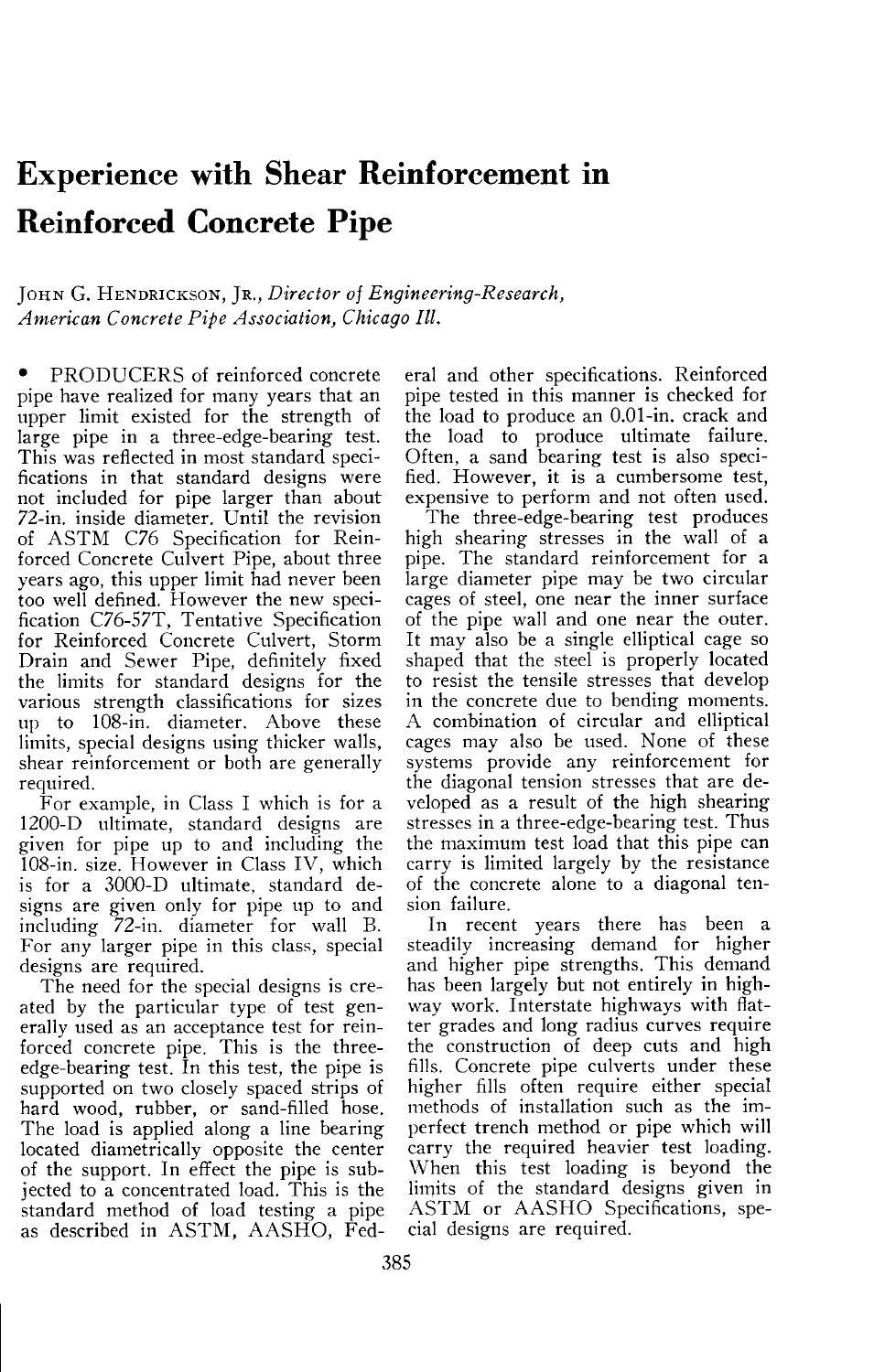

Figure 1. Two circular cages with shear reinforcement.

A special design may be based on an increased wall thickness. This provides more concrete to carry the diagonal tension developed in the three-edge-bearing test. It also will permit a reduction in the amount of tension reinforcement over that used with a standard wall thickness. Generally a manufacturer can without too much difficulty produce a thick-wall pipe by using outside forms of the next larger standard size of pipe, although this may not always be the case. Probably in the smaller pipe sizes, increasing the wall thickness is the best way to extend the upper limit of the pipe strength in a test. For larger diameters, however, increasing the wall thickness may mean a considerable weight increase. This may mean increased delivery costs to the competitive disadvantage of concrete pipe. It may also create some problems in handling the pipe at the installation site although thick-wall pipe as large as 13 ft in inside diameter has been made and installed satisfactorily. In many cases, however, where a special design is required a manufacturer will prefer to use standard equipment. Therefore, to carry the diagonal tension stresses, shear reinforcement must be provided in the pipe wall.

In pipe reinforced with two circular cages, this shear reinforcement is in the form of radial ties between the two cages (Fig. 1). The ties can be inserted singly, but they can also be built in multiple assemblies so that an entire row can be inserted at one time. In pipe reinforced with a single elliptical cage the shear reinforcement is usually made of circular segments welded to the main elliptical cage (Fig. 2).

The use of shear reinforcement was described in 1955  $(1)$ . Since that date, more than 50 installations have been de-



**Fiarure 2. Elliptical steel cace with shear reinforcement.**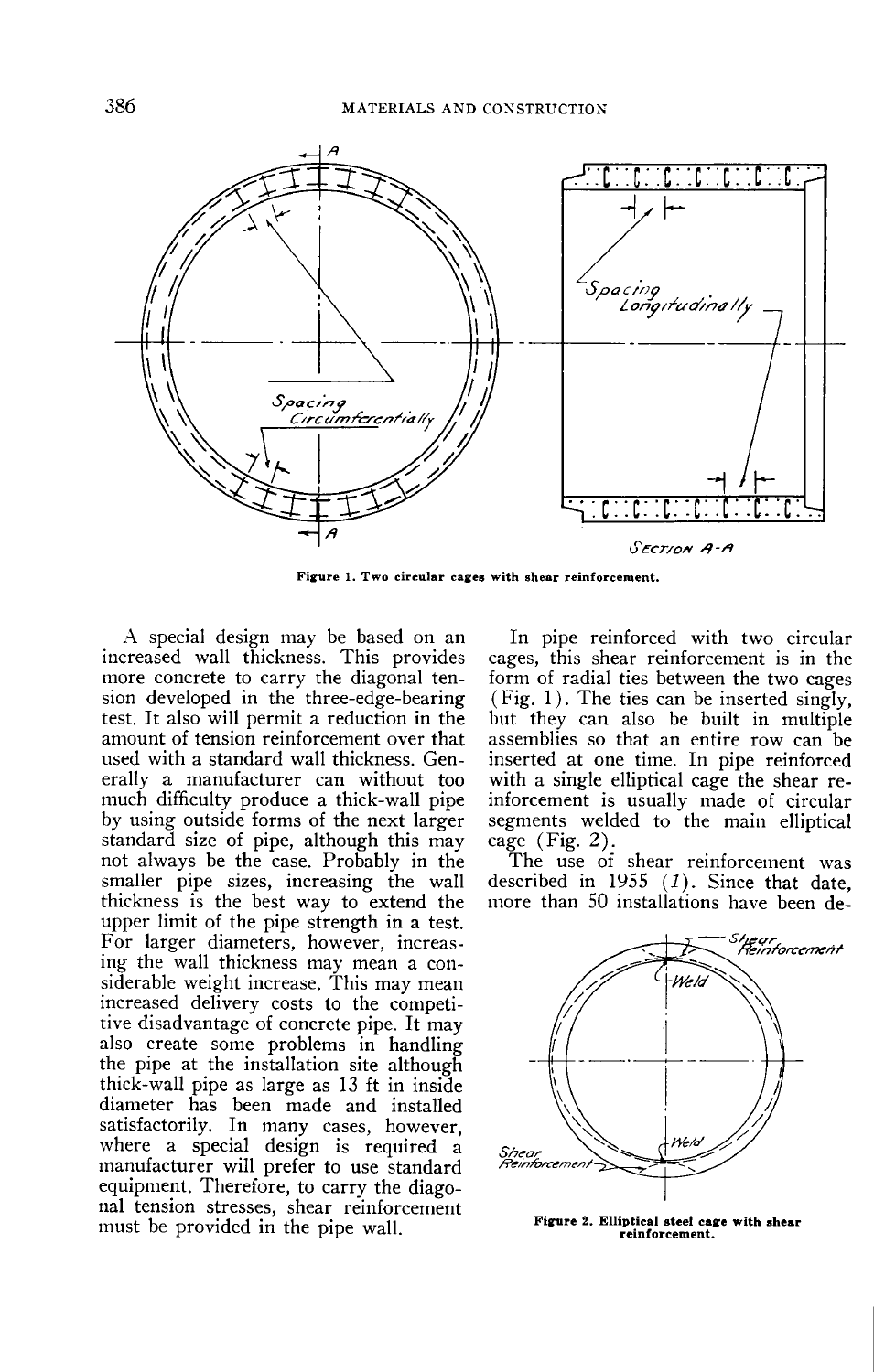signed and built using shear reinforcement. No doubt many others have been built that have not come to the attention of the author. At least one state includes provisions in its specifications for this type of pipe. Other states accept such pipe specifically designed for a particular installation. With this background of experience, it is possible to form some conclusions on the use of shear reinforcement in pipe.

There can be no doubt that shear reinforcement properly designed and properly installed provides one means of manufacturing a pipe which will meet a very high test load. It is believed that the action of the shear reinforcement is exactly like that of stirrups in a reinforced concrete beam. The shear steel or stirrups carry the diagonal tension. This makes possible the effective use of greater areas of tension reinforcement. In the pipe however, the shear reinforcement performs the added function of holding the tension steel in its curved shape. Under heavy tension this steel would have a tendency to straighten out, thus spalling off the concrete cover on the inside of the pipe.

It would appear that the design of the shear reinforcement must be largely empirical. As previously noted, reinforced concrete pipe is accepted in part on the basis of its ultimate strength in a threeedge-bearing test. Hence it is the behavior of the shear reinforcement at loads approaching the ultimate that is of particular interest to the designer. The true distribution of stresses in a pipe wall at these loads cannot be evaluated. There will be considerable cracking and crushing of the concrete and relatively large deflections will have occurred. Tension steel may have been stressed beyond its yield strength. The application of the equations for the design of shear reinforcement in a beam will be useful in arriving at a satisfactory design for the size of the shear reinforcement in a pipe. However, experience and judgment are required for the successful application of these formulas.

The shear reinforcement to be effective must be positively anchored to the inside cage of the pipe reinforcement. Usually this anchorage is by hooking or bending the tie or stirrup around this reinforcing. The hook or bend should be through a minimum of 180 deg and should project back into the concrete at least 1 in. beyond the steel to which it is anchored (Fig. 3). This will help insure that the hook will not straighten out under load. Some manufacturers have used sections of welded-wire fabric bent so as to be easily anchored with the use of an auxiliary rod.

Welding of the shear steel to the main reinforcing to obtain the necessary anchorage is probably too expensive to be practical.

The sheer steel spacing should not be too great. Certainly it should not be greater than the pipe wall thickness in the section of high shear except possibly where its use is mainly to provide an additional safety factor. Somewhat better results can be obtained with closer spacing but the cost increases at a rapid rate. The shear steel should cover an angle of at least 60 deg at the top and bottom of the pipe. When installed the pipe shovild be so placed that the shear reinforcement is centered about the vertical centerline of the pipe.

The effect of shear reinforcement on the 0.01-in. crack strength of reinforced concrete pipe is somewhat controversial. Some tests have shown exceptionally high cracking strengths when shear reinforcement was used. In other tests, cracking strengths have been surprisingly low relative to the ultimate strengths obtained. The formation of the 0.01-in. crack is dependent on the crack pattern which develops in the concrete. The crack pattern and spacing will depend on the bond between the tension steel and the concrete and apparently also to some extent on the location and spacing of the shear reinforcement. Pipe reinforced for shear has always been designed with large areas of tension steel. Often this is made up using two layers of welded-wire fabric rather than a single layer of heavy fabric. Better bond would be expected with the two-layer cage and hence a better cracking strength than with the single heavy